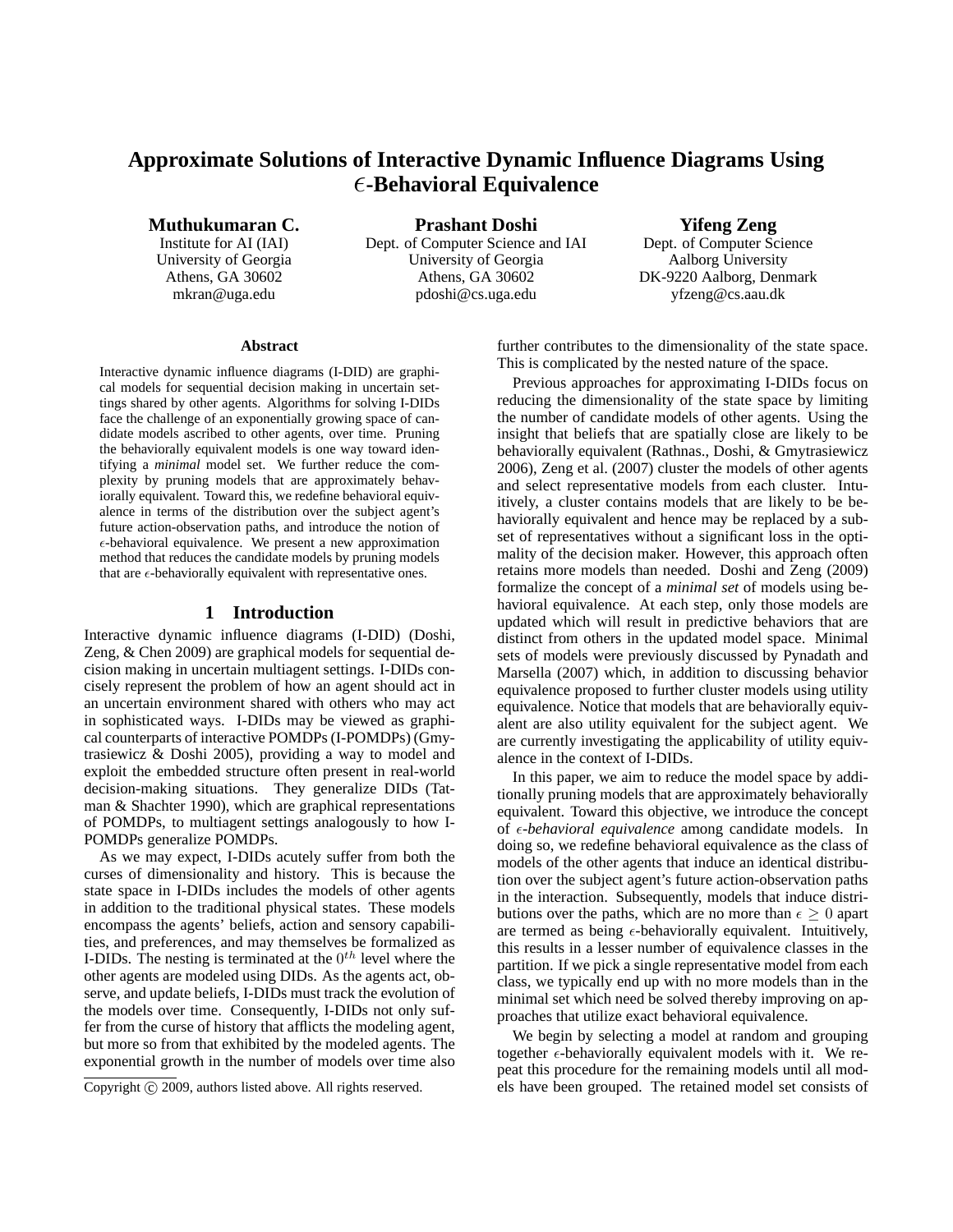the representative model from each equivalence class. In the worst case ( $\epsilon = 0$ ), our approach identifies exact behavioral equivalence and the model set consists of all the behaviorally unique models. We discuss the error introduced by this approach in the optimality of the solution. More importantly, we experimentally evaluate our approach on I-DIDs formulated for a benchmark problem, and mention its limitations.

### **2 Background: Interactive DID**

# **2.1 Syntax**

In addition to the usual chance (oval), decision (rectangular), and utility (diamond shaped) nodes, I-IDs include a new type of node called the *model node* (hexagonal node,  $M_{j,l-1}$ , in Fig. 1(a)). We note that the probability distribution over the chance node, S, and the model node together represents agent i's belief over its *interactive state space*. In addition to the model node, I-IDs differ from IDs by having a chance node,  $A_j$ , that represents the distribution over the other agent's actions, and a dashed link, called a *policy link*.



Figure 1: (a) A generic level  $l > 0$  I-ID for agent i situated with one other agent j. The hexagon is the model node ( $M_{j,l-1}$ ) and the dashed arrow is the policy link.  $(b)$  Representing the model node and policy link using chance nodes and dependencies.

The model node contains as its values the alternative computable models ascribed by  $i$  to the other agent. We denote the set of these models by  $\mathcal{M}_{j,l-1}$ . A model in the model node may itself be an I-ID or ID, and the recursion terminates when a model is an ID or a simple probability distribution over the actions. Formally, we denote a model of j as,  $m_{j,l-1} = \langle b_{j,l-1}, \hat{\theta}_j \rangle$ , where  $b_{j,l-1}$  is the level  $l - 1$  belief, and  $\hat{\theta}_j$  is the agent's *frame* encompassing the action, observation, and utility nodes. We observe that the model node and the dashed policy link that connects it to the chance node,  $A_j$ , could be represented as shown in Fig. 1(b). The decision node of each level  $l-1$  I-ID is transformed into a chance node. Specifically, if  $OPT$  is the set of optimal actions obtained by solving the I-ID (or ID), then  $Pr(a_j \in A_j^1) = \frac{1}{|OPT|}$  if  $a_j \in OPT$ , 0 otherwise. The conditional probability table (CPT) of the chance node,  $A_i$ , is a *multiplexer*, that assumes the distribution of each of the action nodes  $(A_j^1, A_j^2)$  depending on the value of  $Mod[M_j]$ . In other words, when  $Mod[M_j]$  has the value  $m_{j,l-1}^1$ , the chance node  $A_j$  assumes the distribution of the node  $A_j^1$ , and

 $A_j$  assumes the distribution of  $A_j^2$  when  $Mod[M_j]$  has the value  $m_{j,l-1}^2$ . The distribution over  $Mod[M_j]$ , is *i*'s belief over  $j$ 's models given the state. For more than two agents, we add a model node and a chance node representing the distribution over an agent's action linked together using a policy link, for each other agent.



Figure 2: A generic two time-slice level  $l$  I-DID for agent  $i$ .

I-DIDs extend I-IDs to allow sequential decision making over several time steps (see Fig. 2). In addition to the model nodes and the dashed policy link, what differentiates an I-DID from a DID is the *model update link* shown as a dotted arrow in Fig. 2. We briefly explain the semantics of the model update next.



Figure 3: The semantics of the model update link. Notice the growth in the number of models at  $t + 1$  shown in bold.

The update of the model node over time involves two steps: First, given the models at time  $t$ , we identify the updated set of models that reside in the model node at time  $t + 1$ . Because the agents act and receive observations, their models are updated to reflect their changed beliefs. Since the set of optimal actions for a model could include all the actions, and the agent may receive any one of  $|\Omega_i|$  possible observations, the updated set at time step  $t + 1$  will have up to  $|\mathcal{M}_{j,l-1}^t||A_j||\Omega_j|$  models. Here,  $|\mathcal{M}_{j,l-1}^t|$  is the number of models at time step t,  $|A_j|$  and  $|\Omega_j|$  are the largest spaces of actions and observations respectively, among all the models. The CPT of  $Mod[M_{j,l-1}^{t+1}]$  encodes the function,  $\tau(b_{j,l-1}^t, a_j^t, o_j^{t+1}, b_{j,l-1}^{t+1})$  which is 1 if the belief  $b_{j,l-1}^t$ <br>in the model  $m_{j,l-1}^t$  using the action  $a_j^t$  and observation  $o_j^{t+1}$ updates to  $b_{j,l-1}^{t+1}$  in a model  $m_{j,l-1}^{t+1}$ ; otherwise it is 0. Second, we compute the new distribution over the updated models, given the original distribution and the probability of the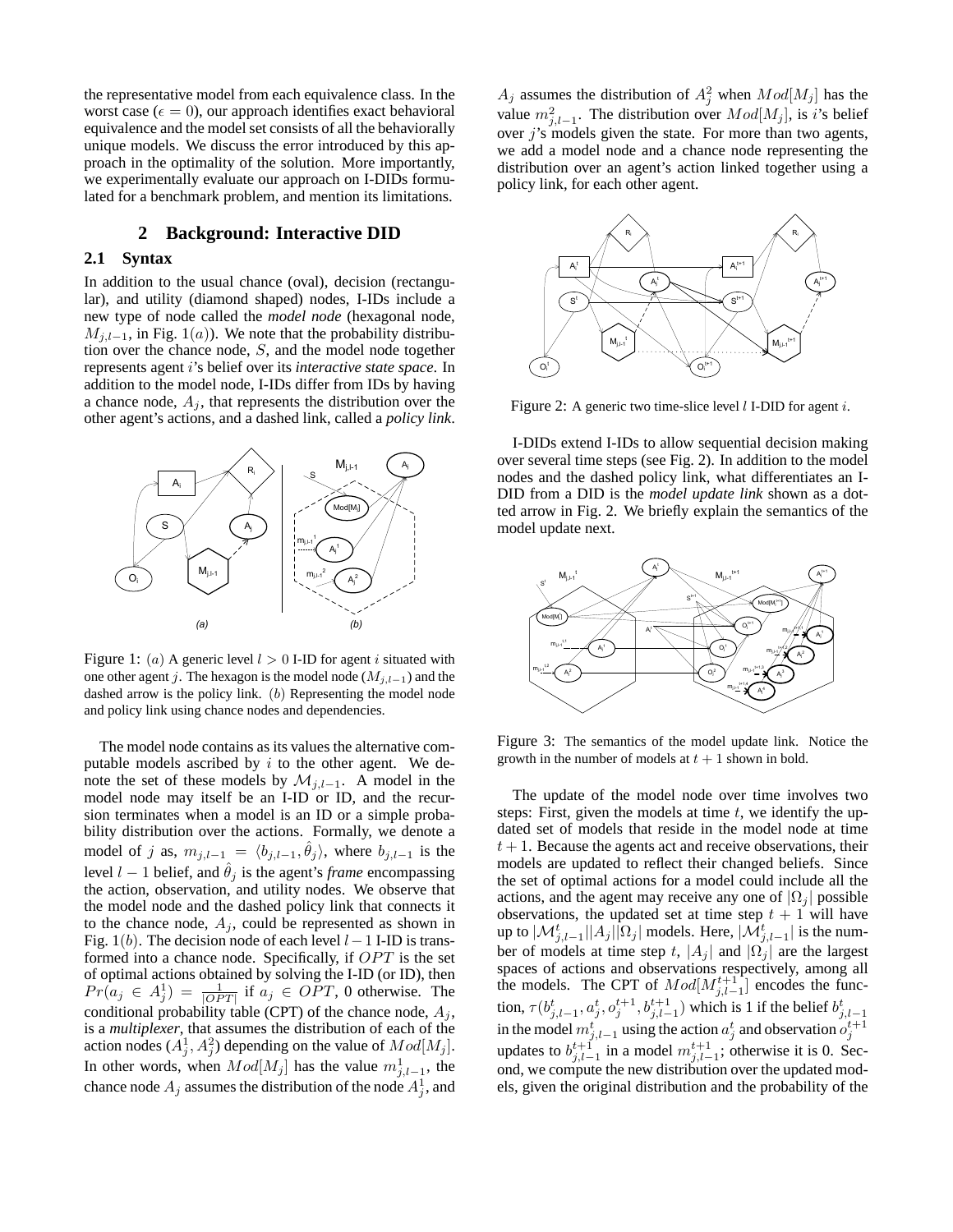agent performing the action and receiving the observation that led to the updated model. The dotted model update link in the I-DID may be implemented using standard dependency links and chance nodes, as shown in Fig. 3 transforming it into a flat DID.

#### **2.2 Behavioral Equivalence and Solution**

Although the space of possible models is very large, not all models need to be considered in the model node. Models that are *behaviorally equivalent* (Pynadath & Marsella 2007; Rathnas., Doshi, & Gmytrasiewicz 2006) – whose behavioral predictions for the other agent are identical – could be pruned and a single representative model considered. This is because the solution of the subject agent's I-DID is affected by the predicted behavior of the other agent only; thus we need not distinguish between behaviorally equivalent models. Let **BehavioralEq**( $\mathcal{M}_{i,l-1}$ ) be the procedure that prunes the behaviorally equivalent models from  $\mathcal{M}_{j,l-1}$ returning the set of representative models.

The solution of an I-DID (and I-ID) proceeds in a bottomup manner, and is implemented recursively as shown in Fig. 4. We start by solving the level 0 models, which may be traditional DIDs. Their solutions provide probability distributions which are entered in the corresponding action nodes found in the model node of the level 1 I-DID. The solution method uses the standard look-ahead technique, projecting the agent's action and observation sequences forward from the current belief state, and finding the possible beliefs that  $i$  could have in the next time step. Because agent  $i$  has a belief over j's models as well, the look-ahead includes finding out the possible models that  $j$  could have in the future. Consequently, each of  $j$ 's level 0 models represented using a standard DID in the first time step must be solved to obtain its optimal set of actions. These actions are combined with the set of possible observations that  $j$  could make in that model, resulting in an updated set of candidate models (that include the updated beliefs) that could describe the behavior of j.  $SE(b_j^{\dagger}, a_j, o_j)$  is an abbreviation for the belief update. The updated set is minimized by excluding the behaviorally equivalent models. Beliefs over these updated set of candidate models are calculated using the standard inference methods through the dependency links between the model nodes (Fig. 3). The algorithm in Fig. 4 may be realized using the standard implementations of DIDs.

### **3 Redefining Behavioral Equivalence**

We assume that the models of  $j$  have identical frames and differ only in their beliefs. As mentioned previously, two models of the other agent are behaviorally equivalent (BE) if they produce identical behaviors for the other agent. More formally, models  $m_{j,l-1}, \hat{m}_{j,l-1} \in \mathcal{M}_{j,l-1}$  are BE if and only if  $OPT(m_{j,l-1}) = \overrightarrow{OPT}(\hat{m}_{j,l-1})$ , where  $OPT(\cdot)$  denotes the solution of the model that forms the argument. If the model is a DID or an I-DID, its solution is a policy tree.

Our aim is to identify models that are *approximately* BE. While a pair of policy trees may be checked for equality, disparate policy trees do not directly permit intuitive behavioral comparisons. This makes it difficult to define a measure of **I-DID EXACT**(level  $l > 1$  I-DID or level 0 DID,  $T$ ) Expansion Phase 1. **For** t **from** 1 **to** T − 1 **do** 2. **If**  $l > 1$  **then** *Populate*  $M^{t+1}_{j,l-1}$ 3. **For each**  $m_j^t$  in  $\mathcal{M}_{j,l-1}^t$  do 4. Recursively call algorithm with the  $l - 1$  I-DID(or DID) that represents  $m_j^t$  and the horizon,  $T-t$ 5. Map the decision node of the solved I-DID (or DID),  $OPT(m_j^t)$ , to the chance node  $A_j^t$ 6. **For each**  $a_j$  **in**  $OPT(m_j^t)$  **do** 7. **For each**  $o_j$  **in**  $O_j$  (part of  $m_j^t$ ) **do** 8. Update j's belief,  $b_j^{t+1} \leftarrow SE(b_j^t, a_j, o_j)$ 9.  $m_j^{t+1} \leftarrow \text{New I-DID}$  (or DID) with  $b_j^{t+1}$  as belief 10.  $\mathcal{M}_{j,l-1}^{t+1} \overset{\cup}{\leftarrow} \{m_j^{t+1}\}$ 11. Add the model node,  $\vec{M}_{j,l-1}^{t+1}$ , and the model update link between  $M_{j,l-1}^t$  and  $M_{j,l-1}^{t+1}$ 12. Add the chance, decision and utility nodes for  $t+1$  time slice and the dependency links between them 13. Establish the CPTs for each chance node and utility node Solution Phase 14. **If**  $l \geq 1$  **then** 15. Represent the model nodes and the model update link as in Fig. 3 to obtain the DID *Minimize model spaces* 16. **For** t **from** 1 **to** T **do** 17.  $\mathcal{M}_{j,l-1}^t$  ← **BehavioralEq**( $\mathcal{M}_{j,l-1}^t$ ) 18. Apply the standard look-ahead and backup method to solve the expanded DID (other solution approaches may also be used)

Figure 4: Algorithm for exactly solving a level  $l \geq 1$  I-DID or level 0 DID expanded over T time steps.

approximate BE, motivating investigations into a more rigorous formalization of BE.

Recall that BE models impact the decision-making of the modeling agent similarly, thereby motivating interest in grouping such models together. We utilize this insight toward introducing a new definition of BE. Let  $h =$  $\{a_i^t, o_i^{t+1}\}_{t=1}^T$  be the action-observation path for the modeling agent *i*, where  $o_i^{T+1}$  is null for a *T* horizon problem. If  $a_i^t \in A_i$  and  $o_i^{t+1} \in \Omega_i$ , where  $A_i$  and  $\Omega_i$  are *i*'s action and observation sets respectively, then the set of all paths is,  $H = \Pi_1^T (A_i \times \Omega_i)$ , and the set of action-observation histories up to time t is  $H^t = \prod_1^{t-1} (A_i \times \Omega_i)$ . The set of future action-observation paths is,  $H_{T-t} = \Pi_t^T (A_i \times \Omega_i)$ , where  $t$  is the current time step.

We observe that agent  $j$ 's model together with agent i's perfect knowledge of its own model and its actionobservation history induces a predictive distribution over i's future action-observation paths. This distribution plays a critical role in our approach and we denote it as,  $Pr(H_{T-t}| h^t, m_{i,l}, m_{j,l-1}^t)$ , where  $h^t \in H^t, m_{i,l}$  is  $i$ 's level l I-DID and  $m_{j,l-1}^t$  is the level  $l-1$  model of j in the model node at time  $t$ . For the sake of brevity, we rewrite the distribution term as,  $Pr(H_{T-t} | m_{i,l}^t, m_{j,l-1}^t)$ , where  $m_{i,l}^t$  is *i*'s horizon  $T - t$  I-DID with its initial belief updated given the actions and observations in  $h^t$ . We define BE below: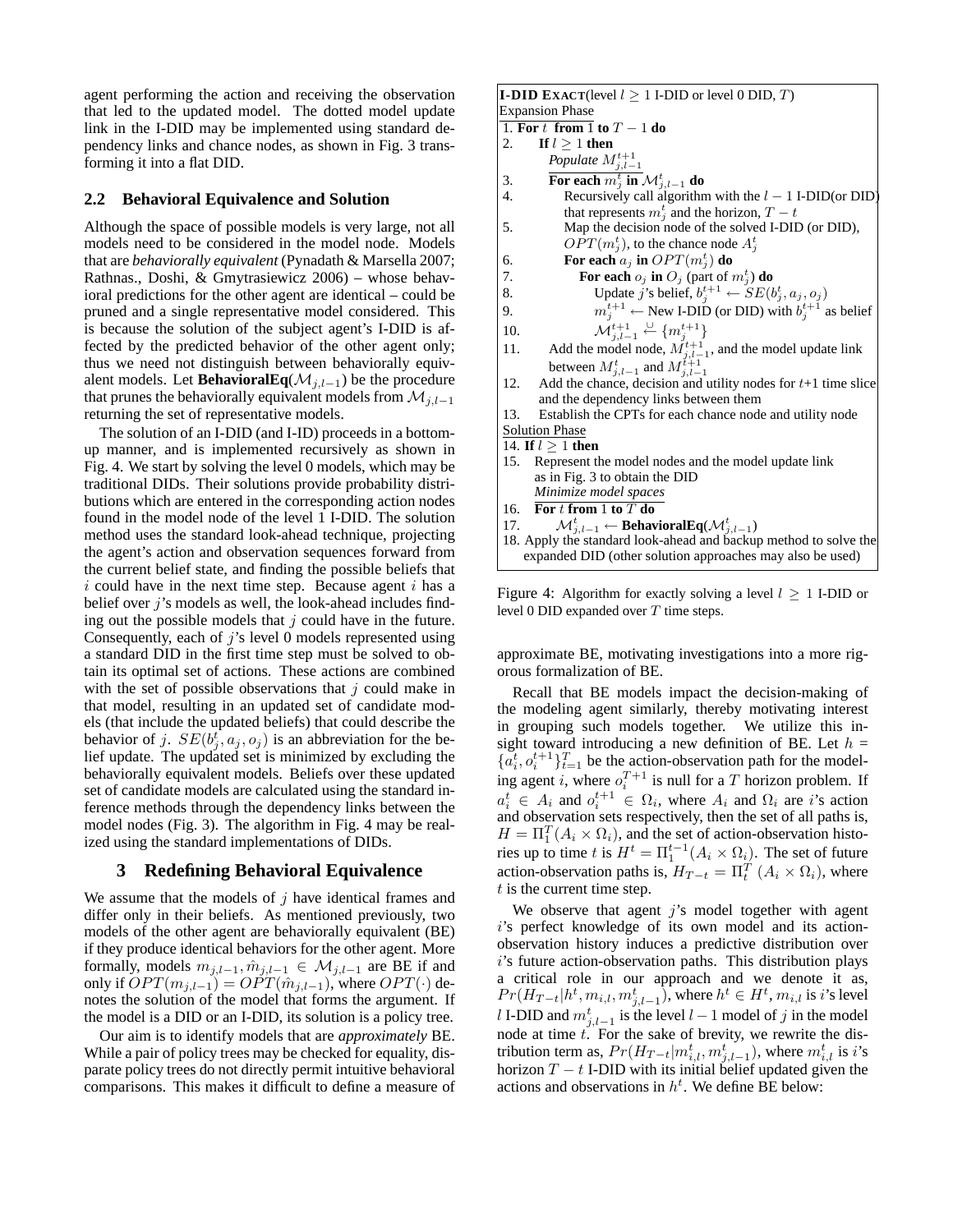**Definition 1** (Behavioral Equivalence)**.** *Two models of agent* j,  $m_{j,l-1}^t$  and  $\hat{m}_{j,l-1}^t$ , are behaviorally equivalent if and *only if*  $Pr(H_{T-t} | m_{i,l}^t, m_{j,l-1}^t) = Pr(H_{T-t} | m_{i,l}^t, \hat{m}_{j,l-1}^t)$ , *where*  $H_{T-t}$  *and*  $m_{i,l}^t$  *are as defined previously.* 

In other words, BE models are those that induce an identical distribution over agent i's future action-observation history. This reflects the fact that such models impact agent i's behavior similarly.

Let  $h_{T-t}$  be some future action-observation path of agent  $i, h_{T-t}$  ∈  $H_{T-t}$ . In Proposition 1, we provide a recursive way to arrive at the probability,  $Pr(h_{T-t}|m_{i,l}^t, m_{j,l-1}^t)$ . Of course, the probabilities over all possible paths sum to 1.

**Proposition 1.** 
$$
Pr(h_{T-t}|m_{i,l}^t, m_{j,l-1}^t) = Pr(a_i^t, o_i^t|m_{i,l}^t, m_{j,l-1}^t) \sum_{a_j^t, o_j^{t+1}} Pr(h_{T-t-1}|m_{i,l}^{t+1}, m_{j,l-1}^{t+1}) \times Pr(a_j^t, o_j^{t+1}|a_i^t, m_{i,l}^t, m_{j,l-1}^t)
$$
\nwhere

$$
Pr(a_i^t, o_i^{t+1} | m_{i,l}^t, m_{j,l-1}^t) = Pr(a_i^t | OPT(m_{i,l}^t)) \sum_{a_j^t} Pr(a_j^t |
$$
  
\n
$$
OPT(m_{j,l-1}^t)) \sum_{s^{t+1}} c_{i}^{t+1} O_i(s^{t+1}, a_i^t, a_j^t, o_i^{t+1})
$$
  
\n
$$
\times \sum_{s,m_j} T_i(s, a_i^t, a_j^t, s^{t+1}) b_{i,l}^t(s, m_j)
$$
\n(1)

*and*

$$
Pr(a_j^t, o_j^{t+1} | a_i^t, m_{i,l}^t, m_{j,l-1}^t) = Pr(a_j^t | OPT(m_{j,l-1}^t)) \sum_{s^{t+1}} c_j (s^{t+1}, a_j^t, a_i^t, o_j^{t+1}) \sum_{s, m_j} T_i(s, a_i^t, a_j^t, s^{t+1}) b_{i,l}^t(s, m_j)
$$
\n(2)

In Eq. 1,  $O_i(s^{t+1}, a_i^t, a_j^t, o_i^{t+1})$  is *i*'s observation function contained in the CPT of the chance node,  $O_i^{t+1}$ , in the I-Contained in the Cr 1 of the chance houe,  $O_i$ , in the 1-<br>DID,  $T_i(s, a_i^t, a_j^t, s^{t+1})$  is *i*'s transition function contained in the CPT of the chance node,  $S^{t+1}$ ,  $Pr(a_i^t|OPT(m_{i,l}^t))$  is obtained by solving agent *i*'s I-DID,  $Pr(a_j^t|OPT(m_{j,l-1}^t))$ is obtained by solving  $j$ 's model and appears in the CPT of node,  $A_j^t$ . In Eq. 2,  $\tilde{O}_j(s^{t+1}, a_j^t, a_i^t, o_j^{t+1})$  is j's observation function contained in the CPT of the chance node,  $O_j^{t+1}$ , given j's model is  $m_{j,l-1}^t$ .

Now that we have a way of computing the distribution over the future paths, we may relate Definition 1 to our previous understanding of BE models:

**Proposition 2** (Correctness).  $Pr(H_{T-t}|m_{i,l}^t, m_{j,l-1}^t)$  $= Pr(H_{T-t}|m_{i,l}^t, \hat{m}_{j,l-1}^t)$  if and only if  $OPT(m_{j,l-1}^t)$   $=$  $OPT(\hat{m}_{j,l-1}^t)$ , where  $m_{j,l-1}^t$  and  $\hat{m}_{j,l-1}^t$  are j's models.

A simple method for computing the distribution over the paths given models of  $i$  and  $j$  is to replace agent  $i$ 's decision nodes in the I-DID with chance nodes so that  $Pr(a_i \in A_i^t)$  $\overline{OPT(m_{i,l}^t)}$  and remove the utility nodes, thereby transforming the I-DID into a dynamic Bayesian network (DBN). The desired distribution is then the marginal over the chance nodes that represent i's actions and observations with j's model entered as evidence in the Mod node at t.

#### **4**  $\epsilon$ **-Behavioral Equivalence**

#### **4.1 Definition**

We introduce the notion of  $\epsilon$ -behavioral equivalence ( $\epsilon$ -BE):

**Definition 2** ( $\epsilon$ -BE). *Given*  $\epsilon \geq 0$ , two models,  $m_{j,l-1}^t$  and  $\hat{m}_{j,l-1}^{t}$ , are  $\epsilon$ -BE if the divergence between the distributions  $Pr(H_{T-t}|m_{i,l}^t, m_{j,l-1}^t)$  and  $Pr(H_{T-t}|m_{i,l}^t, \hat{m}_{j,l-1}^t)$  is no *more than*  $\epsilon$ *.* 

Here, the distributions over  $i$ 's future paths are computed as shown in Proposition 1. While multiple ways to measure the divergence between distributions exist, we utilize the well-known Kullback-Leibler (KL) divergence (Kullback & Leibler 1951) in its symmetric form, in this paper. Consequently, the models are  $\epsilon$ -BE if,

$$
D_{KL}(Pr(H_{T-t}|m_{i,l}^t, m_{j,l-1}^t)||Pr(H_{T-t}|m_{i,l}^t, \hat{m}_{j,l-1}^t)) \le \epsilon
$$

where  $D_{KL}(p||p')$  denotes the symmetric KL divergence between distributions,  $p$  and  $p'$ , and is calculated as:

$$
D_{KL}(p||p') = \frac{1}{2} \sum_{k} \left( p(k)log \frac{p(k)}{p'(k)} + p'(k)log \frac{p'(k)}{p(k)} \right)
$$

If  $\epsilon = 0$ ,  $\epsilon$ -BE collapses into exact BE. Sets of models exhibiting  $\epsilon$ -BE for some non-zero but small  $\epsilon$  do not differ significantly in how they impact agent  $i$ 's decision making. These models could be candidates for pruning.

#### **4.2 Approach**

We proceed by picking a model of  $j$  at random,  $m_{j,l-1}^{t=1}$ , from the model node in the first time step, which we call the representative. All other models in the model node that are  $\epsilon$ -BE with  $m_{j,l-1}^{t=1}$  are grouped together with it. Of the remaining models, another representative is picked at random and the previous procedure is repeated. The procedure terminates when no more models remain to be grouped. We illustrate the process in Fig. 5. We point out that for  $\epsilon > 0$ , in general, more models will likely be grouped together than if we considered exact BE. This will result in a fewer number of classes in the partition.

We first observe that the outcome is indeed a partition of the model set into  $\epsilon$ -BE classes. This is because we continue to pick representative models and build classes until no model remains ungrouped. There is no overlap between classes since new ones are built only from the models that did not get previously grouped. We observe that the representatives of different classes are  $\epsilon$ -behaviorally distinct, otherwise they would have been grouped together. However, this set is not unique and the partition could change with different representatives. Furthermore, let  $\hat{\mathcal{M}}_j$  be the largest set of behaviorally distinct models, also called the minimal set (Doshi & Zeng 2009). Then, the following holds:

**Proposition 3** (Cardinality). The  $\epsilon$ -BE approach results in at most  $|\hat{\mathcal{M}}_j|$  models after pruning.

Intuitively, the Proposition follows from the fact that in the worst case,  $\epsilon = 0$ , resulting in behaviorally distinct models.

**Transfer of probability mass** From each class in the partition, the previously picked representative is retained and all other models are pruned. The representatives are distinguished in that all models in its group are  $\epsilon$ -BE with it. Unlike exact BE,  $\epsilon$ -BE relation is not necessarily transitive.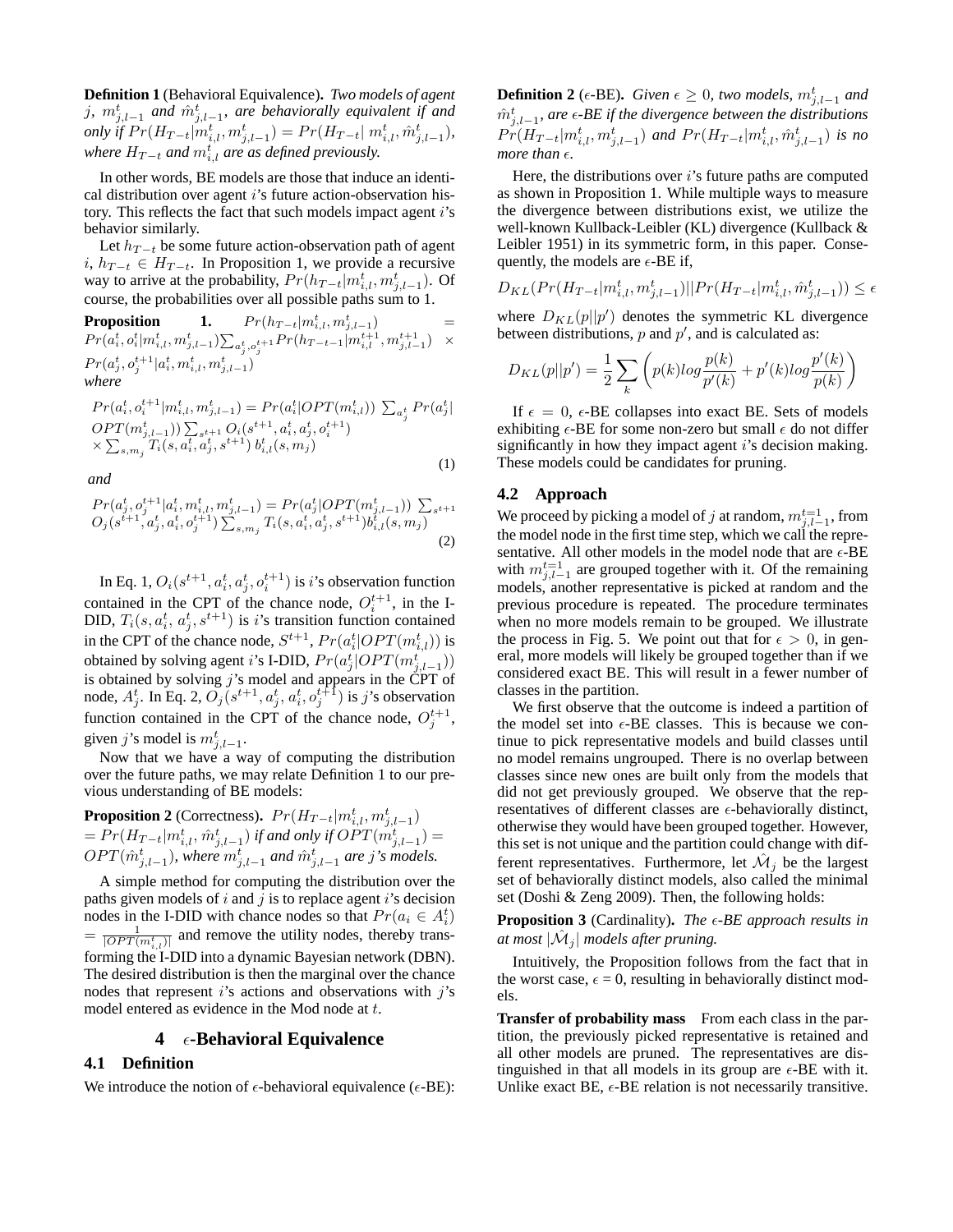

Figure 5: Illustration of the iterative  $\epsilon$ -BE model grouping using the tiger problem. Black vertical lines denote the beliefs contained in different models of agent  $j$  included in the initial model node,  $M_{j,0}^1$ . Decimals on top indicate i's distribution over j's models. We begin by picking a representative model (red line) and grouping models that are  $\epsilon$ -BE with it. Unlike exact BE, models in a different behavioral (shaded) region get grouped as well. Of the remaining models, another is selected as representative. Agent i's distribution over the representative models is obtained by summing the probability mass assigned to the individual models in each class.

Consequently, we may not select any model from each class as the representative since others may not be  $\epsilon$ -BE with it.

Recall that agent i's belief assigns some probability mass to each model in the model node. A consequence of pruning some of the models is that the mass assigned to the models would be lost. Disregarding this probability mass may introduce further error in the optimality of the solution. We avoid this error by transferring the probability mass over the pruned models in each class to the  $\epsilon$ -BE representative that is retained in the model node (see Fig. 5).

**Sampling actions and observations** Recall that the predictive distribution over  $i$ 's future action-observation paths,  $Pr(H_{T-t} | h^t, m_{i,l}, m_{j,l-1}^t)$ , is conditioned on the history of i's observations,  $h^t$ , as well. Because the model grouping is performed while solving the I-DID when we do not know the actual history, we obtain a likely  $h<sup>t</sup>$  by sampling i's actions and observations for subsequent time steps in the I-DID.

Beginning with the first time step, we pick an action,  $a_i^t$ , at random assuming that each action is equally likely. An observation is then sampled from the distribution given  $i$ 's sampled action and belief,  $o_i^{t+1} \sim Pr(\Omega_i | a_i^t, b_{i,l}^t)$ , where  $b_{i,l}^t$  is the prior belief. We utilize this sampled action and observation pair as the history,  $h^t \stackrel{\cup}{\leftarrow} \langle a_i^t, o_i^{t+1} \rangle$ . We may implement this procedure by entering as evidence i's action in the node,  $A_i^t$ , of the DBN (mentioned in Section 3) and sampling from the inferred distribution over the node,  $O_i^{t+1}$ .

Finally, we note that in computing the distribution over the paths, solution to agent i's I-DID is needed as well  $(Pr[a_i^t|OPT(m_{i,l}^t))$  term in Eq. 1). As we wish to avoid this, we observe that  $\epsilon$ -BE is based on the *comparative im*pact that  $j$ 's models have on  $i$ , which is independent of i's decisions. Therefore, we assume a uniform distribution over *i*'s actions,  $Pr(a_i^t|OPT(m_{i,l}^t)) = \frac{1}{|A_i|}$ , which does not change the  $\epsilon\text{-BE}$  of models.

# **5 Algorithm**

We present the algorithm for partitioning the models in the model node of the I-DID at each time step according to  $\epsilon$ -BE, in Fig. 6. The procedure,  $\epsilon$ -**BehaviorEquivalence** replaces the procedure, **BehaviorEq**, in the algorithm in Fig. 4. The procedure takes as input, the set of  $j$ 's models,  $\mathcal{M}_j$ , the agent i's DID,  $m_i$ , current time step and horizon, and the approximation parameter,  $\epsilon$ . The algorithm begins by computing the distribution over the future paths of  $i$  for each model of  $j$ . If the time step is not the initial one, the prior action-observation history is first sampled. We may compute the distribution by transforming the I-DID into a DBN as mentioned in Section 3 and entering the model of j as evidence – this implements Eqs. 1 and 2.

| $\epsilon$ -BEHAVIOREQUIVALENCE(Model set $\mathcal{M}_i$ , DID $m_i$ ,                                             |
|---------------------------------------------------------------------------------------------------------------------|
| current time step tt, horizon T, $\epsilon$ ) returns $\mathcal{M}'_i$                                              |
| 1. Transform DID $m_i$ into DBN by replacing i's decision nodes                                                     |
| with chance nodes having uniform distribution                                                                       |
| 2. For $t$ from 1 to $tt$ do                                                                                        |
| Sample, $a_i^t \sim Pr(A_i^t)$<br>3.                                                                                |
| 4. Enter $a_i^t$ as evidence into chance node, $A_i^t$ , of DBN                                                     |
| 5. Sample, $o_i^{t+1} \sim Pr(O_i^{t+1})$                                                                           |
| 6. $h^t \stackrel{\cup}{\leftarrow} \langle a_i^t, o_i^{t+1} \rangle$                                               |
| 7. For each $m_j^k$ in $\mathcal{M}_j$ do                                                                           |
| Compute the distribution, $P[k] \leftarrow Pr(H_{T-t} h^t, m_i, m_i^k)$ ,<br>8.                                     |
| obtained from the DBN by entering $m_i^k$ as evidence (Prop. 1)                                                     |
| <b>Clustering Phase</b>                                                                                             |
| 9. While $\mathcal{M}_i$ not empty                                                                                  |
| Select a model, $m_i^k \in \mathcal{M}_i$ , at random<br>10.                                                        |
| Initialize, $\mathcal{M}_i^{\hat{k}} \leftarrow \{m_i^{\hat{k}}\}\$<br>11.                                          |
| For each $m_i^k$ in $\mathcal{M}_j$ do<br>12.                                                                       |
| $\mathbf{If} D_{KL}(P[\hat{k}]  P[k]) \leq \epsilon$<br>13.                                                         |
| $\mathcal{M}_i^{\hat{k}} \stackrel{\cup}{\leftarrow} m_i^k$ , $\mathcal{M}_i \stackrel{=}{\leftarrow} m_i^k$<br>14. |
| <b>Selection Phase</b>                                                                                              |
| 15. For each $\mathcal{M}_i^k$ do                                                                                   |
| Retain the representative model, $\mathcal{M}'_i \overset{\cup}{\leftarrow} m_i^{\hat{k}}$<br>16.                   |
| 17. <b>Return</b> $\mathcal{M}'_i$                                                                                  |
|                                                                                                                     |

Figure 6: Algorithm for partitioning j's models using  $\epsilon$ -BE. This function replaces **BehaviorEq()** in Fig. 4.

We then pick a representative model at random, and using the cached distributions group together models whose distributions exhibit a divergence less than  $\epsilon$  from the distribution of the representative model. We iterate over the models left ungrouped until none remain. Each iteration results in a new class of models including a representative. In the final selection phase, all models except the representative are pruned from each class in the partition. The set of representative models, which are  $\epsilon$ -behaviorally distinct, are returned.

# **6 Computational Savings and Error Bound**

As with previous approaches, the primary complexity of solving I-DIDs is due to the large number of models that must be solved over  $T$  time steps. At some time step  $t$ , there could be  $|\mathcal{M}_j^0|(|A_j| |\Omega_j|)^t$  many models of the other agent j, where  $|\mathcal{M}_j^0|$  is the number of models considered initially.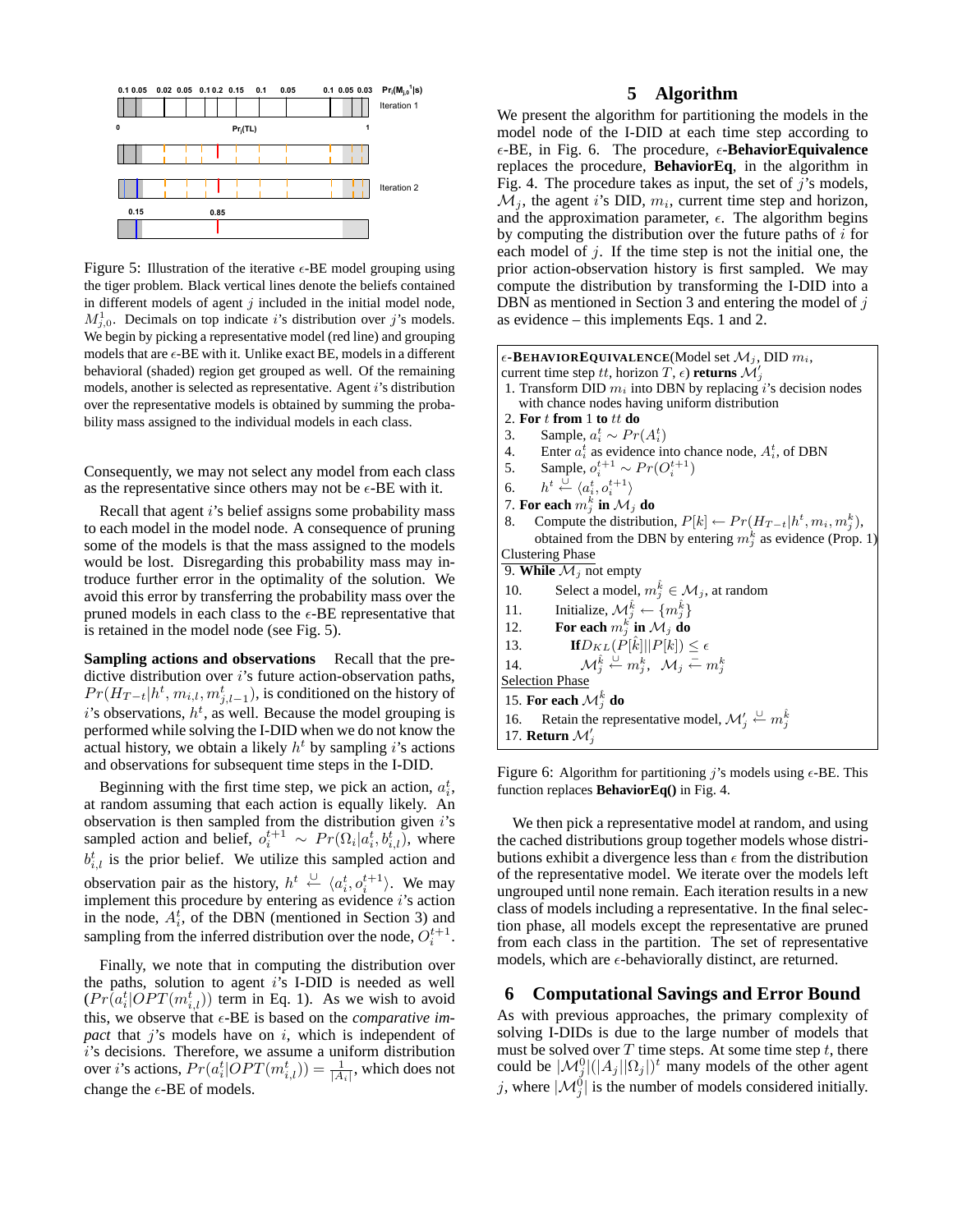

Figure 7: Performance profile obtained by solving a level 1 I-DID for the multiagent tiger problem using the  $\epsilon$ -BE approach for (a) 3 horizons and (b) 4 horizons. As  $\epsilon$  reduces, quality of the solution improves and approaches that of the exact. (c) Comparison of  $\epsilon$ -BE and DMU in terms of the rewards obtained given identical numbers of models in the initial model node after clustering and pruning.

The nested modeling further contributes to the complexity. In an  $N+1$  agent setting, if the number of models considered at each level for an agent is bound by  $|\mathcal{M}|$ , then solving an I-DID at level l requires the solutions of  $\mathcal{O}((N|\mathcal{M}|)^l)$ many models. As we mentioned in Proposition 3, the  $\epsilon$ -BE approximation reduces the number of agent models at each level to at most the size of the minimal set,  $|\hat{\mathcal{M}}^t|$ . In doing so, it solves  $|\mathcal{M}_j^0|$  many models initially and incurs the complexity of performing inference in a DBN for computing the distributions. This complexity while significant is less than that of solving DIDs. Consequently, we need to solve at most  $\mathcal{O}((N|\hat{\mathcal{M}}^*|)^l)$  number of models at each noninitial time step, typically less, where  $\hat{\mathcal{M}}^*$  is the largest of the minimal sets, in comparison to  $\mathcal{O}((N|\mathcal{M}|)^l)$ . Here M grows exponentially over time. In general,  $|\mathcal{M}| \ll |\mathcal{M}|$ , resulting in a substantial reduction in the computation. Additionally, a reduction in the number of models in the model node also reduces the size of the state space, which makes solving the upper-level I-DID more efficient.

We assume that lower-level models of the other agent are solved exactly, and analyze the conditional error bound of this approach. In the trivial case,  $\epsilon = 0$ , and there is no optimality error in the solution. If we limit the pruning of  $\epsilon$ -BE models to the initial model node, the error is due to transferring the probability mass of the pruned model to the representative, effectively replacing the pruned model with the representative. The maximum error in the solution of  $i$ 's I-DID due to this transfer could be  $(R_i^{max} - R_i^{min})T$ , where  $T$  is the horizon of the I-DID. However, the divergence in the impact of the pruned model and the representative on  $i$ 's action-observation path is no more than  $\epsilon$ . Hence, the effective error bound is:  $(R_i^{max} - R_i^{min})T \times \epsilon$ .

Matters become more complex when we additionally prune models in the subsequent model nodes as well. This is because rather than comparing over distributions given each history of  $i$ , we sample  $i$ 's action-observation history. Consequently, additional error incurs due to the sampling, which is difficult to bound. Finally, Doshi and Zeng (2009) show that it is difficult to usefully bound the error if lower-level models are themselves solved approximately. This limitation is significant because approximately solving lower-level models could bring considerable computational savings.

In summary, error in i's behavior due to pruning  $\epsilon$ -BE

models in the initial model node may be bounded, but we continue to investigate how to usefully bound the error due to multiple additional approximations.

### **7 Experimental Evaluation**

We implemented the algorithms in Figs. 4 and 6 and show preliminary results for the well-known two-agent *tiger prob-* ${\it lcm}\,(|S|\text{=2}, |A_i|\text{=}|A_j|\text{=3}, |\Omega_i|\text{=6}, |\Omega_j|\text{=3})$  (Gmytrasiewicz  $\&$ Doshi 2005). We formulate a level 1 I-DIDs for the problem, and solve them approximately for varying  $\epsilon$ . We show that,  $(i)$  the quality of the solution generated using our approach ( $\epsilon$ -BE) improves as we reduce  $\epsilon$  for given numbers of initial models of the other agent,  $M_0$ , and approaches that of the exact solution; and  $(ii)$  in comparison to the approach of updating models discriminatively (DMU) (Doshi & Zeng 2009), which is the current efficient technique,  $\epsilon$ -BE is able to obtain larger rewards for an identical number of initial models. This indicates a more informed clustering and pruning using  $\epsilon$ -BE although it is less efficient in doing so.

In Fig.  $7(a, b)$ , we show the average rewards gathered by executing the policies obtained from solving the level 1 I-DIDs approximately. Each data point is the average of 300 runs where the true model of  $j$  is picked randomly according to *i*'s belief. Notice that as we reduce  $\epsilon$  the policies tend to converge to the exact (denoted by flat lines) and this remains true for different numbers of initial models. Values of these policies increase as i considers greater numbers of models thereby improving it's chances of modeling  $i$  correctly. Next, we compare the performance of this approach with that of DMU (Fig.  $7(c)$ ). While both approaches cluster and prune models, DMU does so only in the initial model node, thereafter updating only those models which on update will be behaviorally distinct. Thus, we compare the average rewards obtained by the approaches when an identical number of models remain in the initial model node after clustering and selection. This allows us to compare between the clustering and selection techniques of the two approaches. From Fig. 7(c), we observe that  $\epsilon$ -BE results in better quality policies that obtain significantly higher average reward. This indicates that the models pruned by DMU were more valuable than those pruned by  $\epsilon$ -BE, thereby testifying to the more informed way in which we compare between models by gauging the impact on  $i$ 's history. DMU's approach of